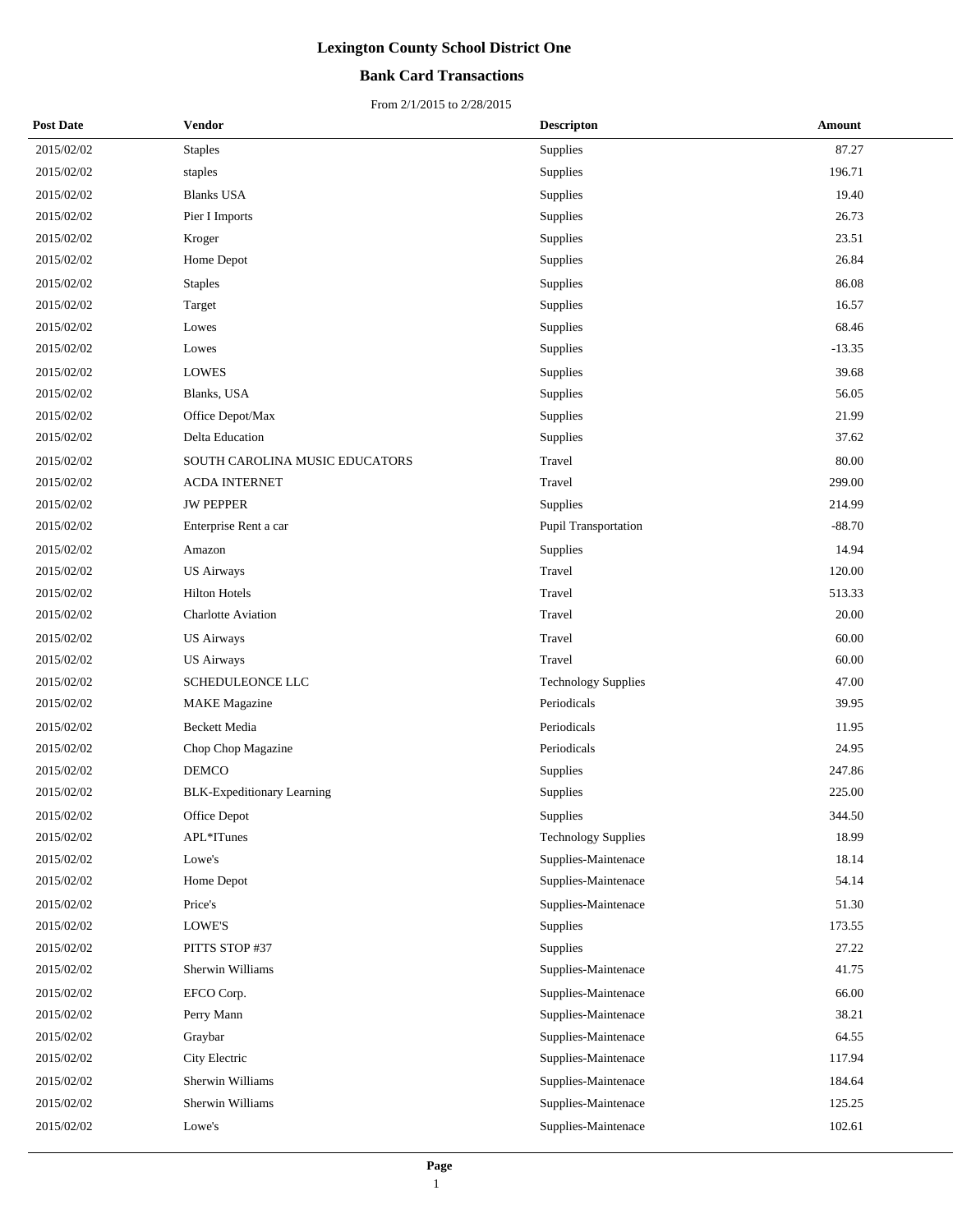## **Bank Card Transactions**

| <b>Post Date</b> | Vendor                         | <b>Descripton</b>          | Amount |
|------------------|--------------------------------|----------------------------|--------|
| 2015/02/02       | Sherwin Williams               | Supplies-Maintenace        | 41.75  |
| 2015/02/02       | Lowe's                         | Supplies-Maintenace        | 104.67 |
| 2015/02/02       | Home Depot                     | Supplies                   | 16.54  |
| 2015/02/02       | Lowe's                         | Supplies                   | 14.66  |
| 2015/02/02       | Gateway Supply                 | Supplies-Maintenace        | 14.77  |
| 2015/02/02       | Price's                        | Supplies-Maintenace        | 59.92  |
| 2015/02/02       | Graybar                        | Supplies-Maintenace        | 154.32 |
| 2015/02/02       | Northern Tool                  | Supplies-Maintenace        | 224.64 |
| 2015/02/02       | CareerBuilder                  | Advertising                | 400.00 |
| 2015/02/02       | <b>SLED</b>                    | Other Prof & Tech Service  | 72.00  |
| 2015/02/02       | Office Depot                   | <b>Supplies</b>            | 86.98  |
| 2015/02/02       | Office Depot                   | <b>Technology Supplies</b> | 291.01 |
| 2015/02/02       | <b>FATZ Cafe</b>               | Other Objects              | 71.06  |
| 2015/02/02       | Disney's Yacht Club Resort     | Travel                     | 895.52 |
| 2015/02/02       | School Safety Advocacy Council | Travel                     | 450.00 |
| 2015/02/02       | SC Emergency Managers Associat | Travel                     | 150.00 |
| 2015/02/02       | Rosen Centre Hotel             | Travel                     | 507.90 |
| 2015/02/02       | Office Depot                   | Supplies                   | 80.23  |
| 2015/02/02       | Cable & Connections            | Supplies                   | 35.31  |
| 2015/02/02       | Office Depot                   | Supplies                   | 540.31 |
| 2015/02/02       | Gattis Pro Audio, Inc.         | Supplies                   | 145.52 |
| 2015/02/02       | Red Hat Inc.                   | <b>Technology Supplies</b> | 799.00 |
| 2015/02/02       | CEFPI Membership               | Dues and Fees              | 150.00 |
| 2015/02/02       | Amazon.com                     | Supplies                   | 864.84 |
| 2015/02/02       | EDUCATION.COM                  | Supplies                   | 47.88  |
| 2015/02/02       | Food Lion                      | Other Objects              | 21.27  |
| 2015/02/02       | Office Depot                   | Pupil Activity             | 89.45  |
| 2015/02/02       | Dollar Tree Stores, Inc.       | Pupil Activity             | 28.26  |
| 2015/02/02       | Amazon.com                     | Pupil Activity             | 86.10  |
| 2015/02/02       | Amazon.com                     | Pupil Activity             | 48.86  |
| 2015/02/02       | Amazon.com                     | Pupil Activity             | 73.80  |
| 2015/02/02       | CR Gibson                      | Pupil Activity             | 46.34  |
| 2015/02/02       | Amazon                         | Pupil Activity             | 13.01  |
| 2015/02/02       | Amazon                         | Pupil Activity             | 8.99   |
| 2015/02/02       | Amazon                         | Pupil Activity             | 5.68   |
| 2015/02/02       | Amazon                         | Pupil Activity             | 4.00   |
| 2015/02/02       | Amazon                         | Pupil Activity             | 11.96  |
| 2015/02/02       | Amazon                         | Pupil Activity             | 7.05   |
| 2015/02/02       | Amazon                         | Pupil Activity             | 18.91  |
| 2015/02/02       | <b>ACL NJCL-National Latin</b> | Pupil Activity             | 730.00 |
| 2015/02/02       | Amazon                         | Pupil Activity             | 28.87  |
| 2015/02/02       | Home Depot                     | Pupil Activity             | 36.35  |
| 2015/02/02       | Wal Mart                       | Pupil Activity             | 102.28 |
| 2015/02/02       | Amazon                         | Pupil Activity             | 30.97  |
| 2015/02/02       | Hobby Lobby                    | Pupil Activity             | 134.69 |
|                  |                                |                            |        |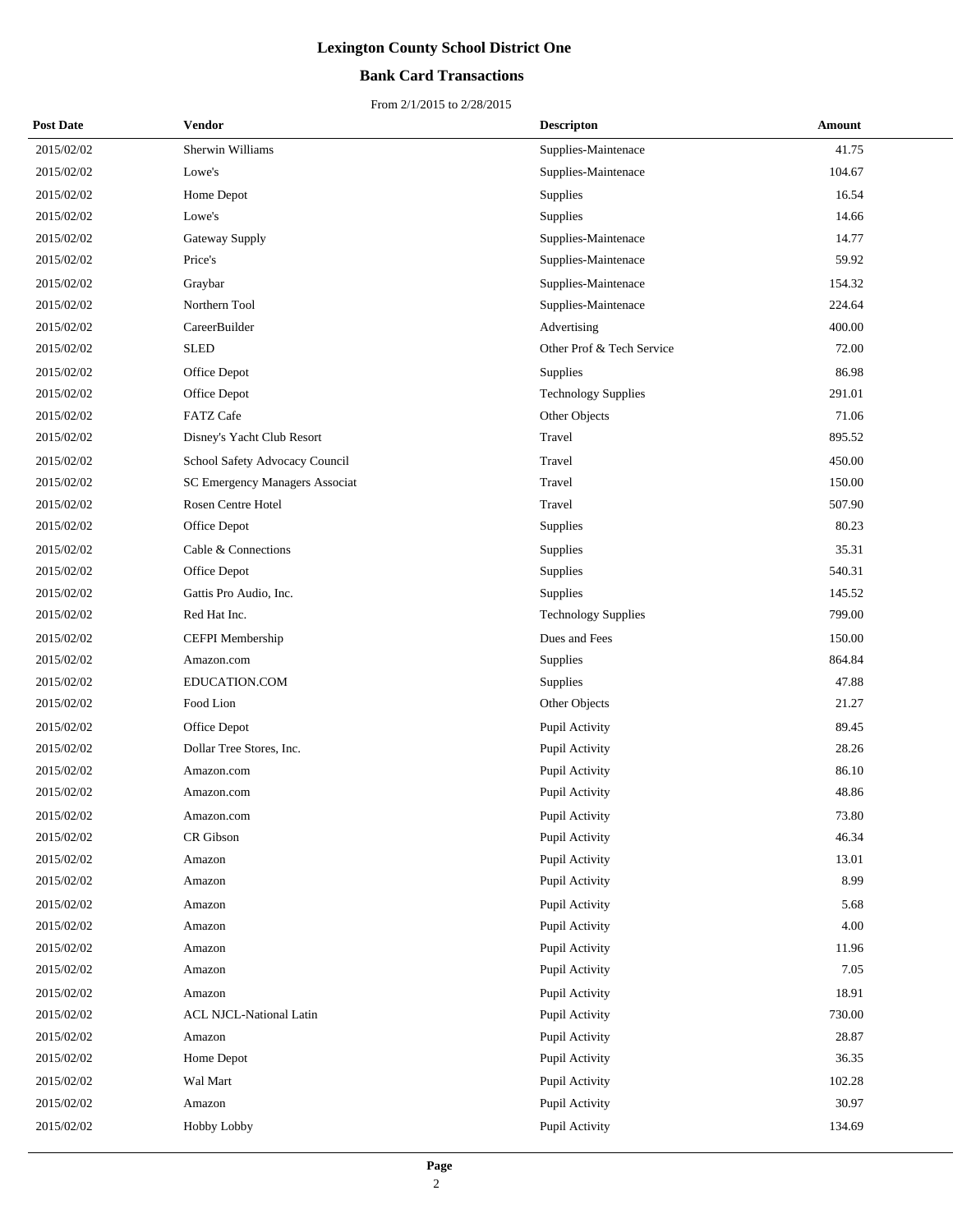## **Bank Card Transactions**

| <b>Post Date</b> | Vendor                         | <b>Descripton</b>          | Amount   |
|------------------|--------------------------------|----------------------------|----------|
| 2015/02/02       | Amazon                         | Pupil Activity             | 20.58    |
| 2015/02/02       | Amazon                         | Pupil Activity             | 19.98    |
| 2015/02/02       | Hobby Lobby                    | Pupil Activity             | 57.72    |
| 2015/02/02       | Amazon                         | Pupil Activity             | 349.40   |
| 2015/02/02       | Home Depot                     | Pupil Activity             | 550.86   |
| 2015/02/02       | Wal-Mart                       | Pupil Activity             | 38.34    |
| 2015/02/02       | Office Depot                   | Pupil Activity             | 12.29    |
| 2015/02/02       | White House Florist            | Pupil Activity             | 56.18    |
| 2015/02/02       | South Carolina Athletic Associ | Pupil Activity             | 311.45   |
| 2015/02/02       | Home Depot                     | Pupil Activity             | 212.93   |
| 2015/02/02       | <b>Shealy Athletics</b>        | Pupil Activity             | 680.00   |
| 2015/02/03       | Dollar General Store           | Supplies                   | 84.19    |
| 2015/02/03       | AMZ.Monoprice                  | <b>Supplies</b>            | 335.31   |
| 2015/02/03       | <b>JW</b> Pepper               | Supplies                   | 156.99   |
| 2015/02/03       | Target                         | Supplies                   | 56.12    |
| 2015/02/03       | Lexington MPO USPO             | Supplies                   | 98.00    |
| 2015/02/03       | Ace Hardware                   | Supplies                   | 22.83    |
| 2015/02/03       | Walmart Supercenter            | Pupil Activity             | 22.08    |
| 2015/02/03       | Ole Timey Meat Martket, Lexing | Pupil Activity             | 103.90   |
| 2015/02/03       | Paypal*Creativenot.            | Pupil Activity             | 173.40   |
| 2015/02/04       | Kiawah Island Golf Resort      | Travel                     | 165.50   |
| 2015/02/04       | Amazon.com                     | <b>Technology Supplies</b> | 215.99   |
| 2015/02/04       | Amazon.com                     | <b>Technology Supplies</b> | 18.39    |
| 2015/02/04       | Amazon.com                     | <b>Technology Supplies</b> | 253.45   |
| 2015/02/04       | USPS, Lexington Station        | Supplies                   | 792.00   |
| 2015/02/04       | Laminex                        | Supplies                   | 102.35   |
| 2015/02/04       | Kiawah Island Resort           | Travel                     | 404.54   |
| 2015/02/04       | <b>SCMEA</b>                   | Travel                     | 80.00    |
| 2015/02/04       | Hernan Ferreyra                | Supplies                   | 7.99     |
| 2015/02/04       | Lowe's                         | Supplies                   | 247.68   |
| 2015/02/04       | <b>UPS</b> Store               | Supplies                   | 38.02    |
| 2015/02/04       | Walmart                        | Supplies                   | $-21.36$ |
| 2015/02/04       | Lowe's                         | Supplies                   | 127.98   |
| 2015/02/04       | Walmart                        | Supplies                   | 13.75    |
| 2015/02/04       | Walmart                        | Supplies-Instruction       | 4.53     |
| 2015/02/04       | Walmart                        | Supplies-Instruction       | 58.69    |
| 2015/02/04       | Delta Air                      | Travel                     | 421.70   |
| 2015/02/04       | Embassy Suites Myrtle Beach    | Travel                     | 400.00   |
| 2015/02/04       | Target                         | Supplies                   | 73.61    |
| 2015/02/04       | <b>Woodburn Press</b>          | Supplies                   | 220.39   |
| 2015/02/04       | AMAZON.COM                     | <b>Library Books</b>       | 23.96    |
| 2015/02/04       | Target                         | Supplies                   | 149.78   |
| 2015/02/04       | <b>Books A Million</b>         | Supplies                   | 220.27   |
| 2015/02/04       | Shell Oil                      | Supplies                   | 39.97    |
| 2015/02/04       | THE HOME DEPOT                 | Supplies                   | 53.36    |
|                  |                                |                            |          |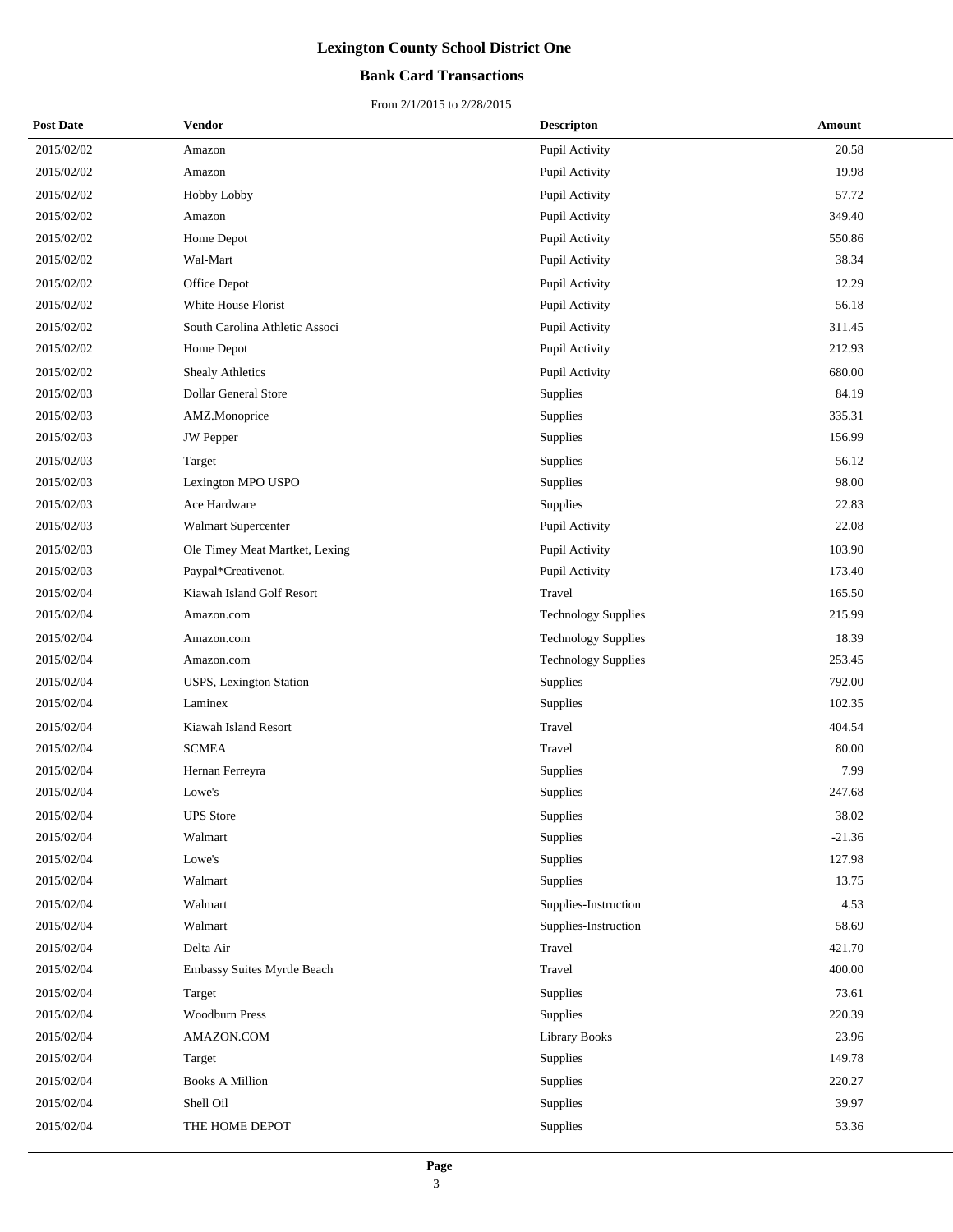## **Bank Card Transactions**

| <b>Post Date</b> | Vendor                         | <b>Descripton</b>         | Amount  |
|------------------|--------------------------------|---------------------------|---------|
| 2015/02/04       | AMAZON.COM                     | Supplies                  | 100.00  |
| 2015/02/04       | THE HOME DEPOT- CREDIT         | Supplies                  | $-8.54$ |
| 2015/02/04       | WALMART                        | Supplies                  | 20.45   |
| 2015/02/04       | AMAZON.COM                     | Supplies                  | 139.78  |
| 2015/02/04       | Lowe's                         | Supplies                  | 68.72   |
| 2015/02/04       | eReplacement Parts             | Supplies                  | 136.11  |
| 2015/02/04       | Lowe's                         | Supplies                  | 5.74    |
| 2015/02/04       | Lowe's                         | Supplies                  | 40.92   |
| 2015/02/04       | Gattis Pro Audio               | Supplies-Maintenace       | 588.50  |
| 2015/02/04       | <b>SLED</b>                    | Other Prof & Tech Service | 72.00   |
| 2015/02/04       | CarQuest                       | Supplies                  | 70.56   |
| 2015/02/04       | Office Depot                   | Supplies                  | 87.72   |
| 2015/02/04       | Carquest                       | Supplies                  | 99.55   |
| 2015/02/04       | Interstate                     | Supplies                  | 203.20  |
| 2015/02/04       | Mid-State Electronics          | Supplies                  | 209.52  |
| 2015/02/04       | Office Depot                   | Supplies                  | 14.43   |
| 2015/02/04       | Enlows                         | Supplies                  | 259.56  |
| 2015/02/04       | Pitt Stop                      | Supplies                  | 63.00   |
| 2015/02/04       | Enlows                         | Supplies                  | 46.12   |
| 2015/02/04       | Walmart                        | Supplies                  | 13.75   |
| 2015/02/04       | Lowes                          | Supplies                  | 115.11  |
| 2015/02/04       | Academy Sports                 | Supplies                  | 73.35   |
| 2015/02/04       | Interstate                     | Supplies                  | 87.28   |
| 2015/02/04       | Lowes                          | Supplies                  | 187.85  |
| 2015/02/04       | <b>COLUMBIA CITY BALLET</b>    | Supplies                  | 225.00  |
| 2015/02/04       | WALMART                        | Supplies                  | 47.28   |
| 2015/02/04       | <b>PUBLIX</b>                  | Supplies                  | 10.98   |
| 2015/02/04       | Walmart                        | Supplies                  | 87.87   |
| 2015/02/04       | Lego Education                 | Supplies                  | 754.24  |
| 2015/02/04       | <b>Woodburn Press</b>          | Supplies                  | 399.37  |
| 2015/02/04       | Cable & Connections            | Supplies                  | 19.26   |
| 2015/02/04       | Publix                         | Supplies                  | 51.76   |
| 2015/02/04       | Michael's                      | Supplies                  | 29.28   |
| 2015/02/04       | Michael's                      | Food                      | 2.56    |
| 2015/02/04       | Publix                         | Food                      | 11.55   |
| 2015/02/04       | Infiniwing dba LandingZone.com | Pupil Activity            | 161.10  |
| 2015/02/04       | BooksAMillion.com              | Pupil Activity            | 585.12  |
| 2015/02/04       | <b>JW</b> Pepper               | Pupil Activity            | 134.34  |
| 2015/02/04       | Earthsongs                     | Pupil Activity            | 37.50   |
| 2015/02/04       | <b>AMAZON</b>                  | Pupil Activity            | 44.95   |
| 2015/02/04       | AMAZON.COM                     | Pupil Activity            | 78.83   |
| 2015/02/04       | Postal Express                 | Pupil Activity            | 28.32   |
| 2015/02/04       | The Webstaurant Store          | Pupil Activity            | 119.04  |
| 2015/02/04       | <b>AMAZON</b>                  | Pupil Activity            | 32.56   |
| 2015/02/04       | <b>AMAZON</b>                  | Pupil Activity            | 100.65  |
|                  |                                |                           |         |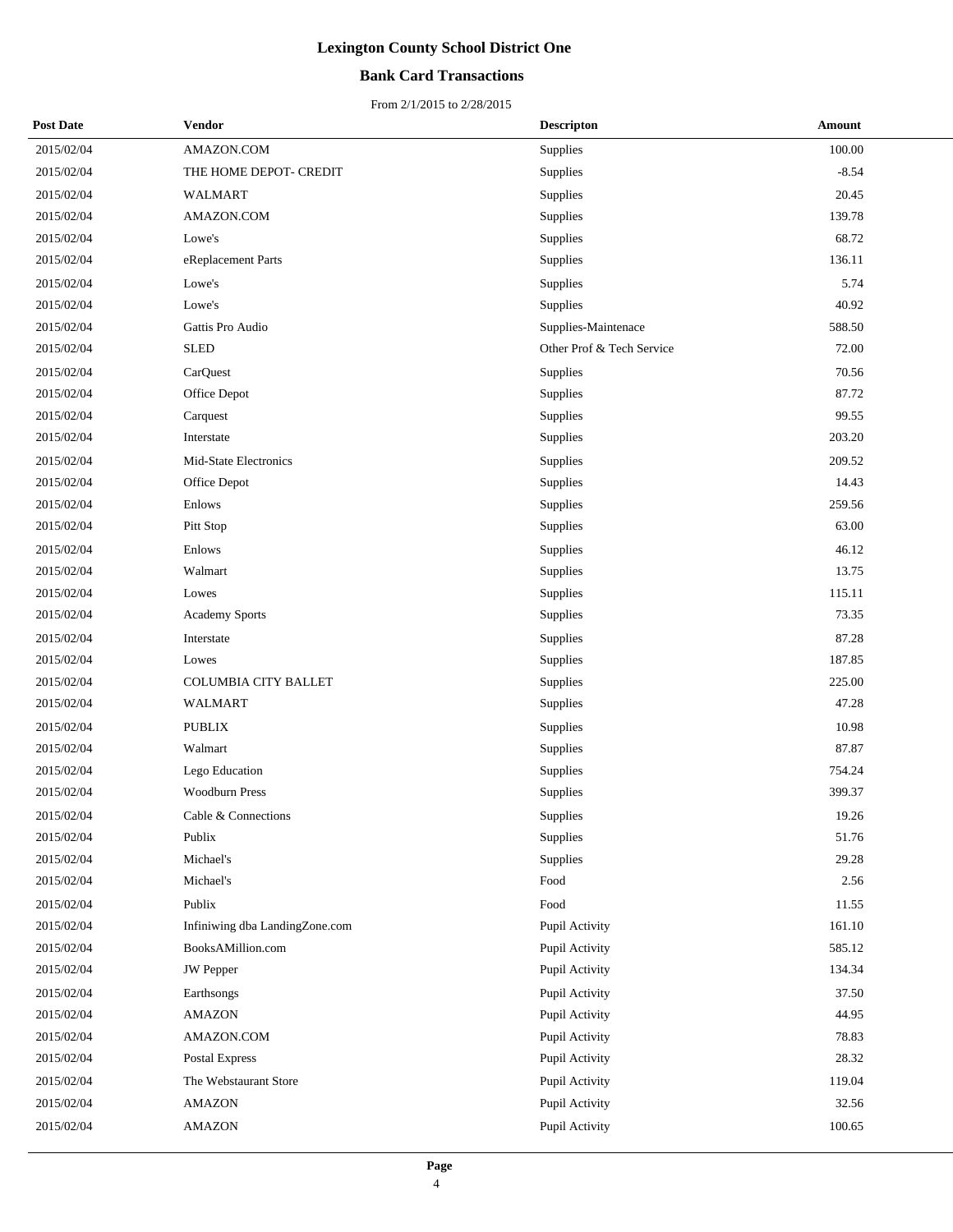## **Bank Card Transactions**

| <b>Post Date</b> | Vendor                           | <b>Descripton</b>         | Amount    |
|------------------|----------------------------------|---------------------------|-----------|
| 2015/02/04       | <b>AMAZON</b>                    | Pupil Activity            | 32.80     |
| 2015/02/04       | Walmart                          | Pupil Activity            | 216.55    |
| 2015/02/04       | Office Depot                     | Pupil Activity            | 19.95     |
| 2015/02/04       | Trophy & Awards Center           | Pupil Activity            | 41.73     |
| 2015/02/04       | South Carolina Athletic Admini   | Pupil Activity            | 245.00    |
| 2015/02/04       | V and O Tire and Auto            | Pupil Activity            | 38.37     |
| 2015/02/04       | Lowe's                           | Pupil Activity            | 100.11    |
| 2015/02/04       | NASP, Inc.                       | Pupil Activity            | 226.00    |
| 2015/02/04       | <b>Ironwood Pacific Outdoors</b> | Pupil Activity            | 79.99     |
| 2015/02/04       | Archery                          | Pupil Activity            | 101.94    |
| 2015/02/04       | NASP, Inc.                       | Pupil Activity            | 110.00    |
| 2015/02/04       | Wal-Mart                         | Pupil Activity            | 24.64     |
| 2015/02/04       | In The School of Fly Fishing     | Pupil Activity            | 40.82     |
| 2015/02/04       | Senn Brothers Inc                | Pupil Activity            | 484.64    |
| 2015/02/06       | GBES.com                         | Software Renewal/Agreemen | 584.35    |
| 2015/02/06       | Kleen Kare Cleaners #3           | Repairs and Maintenance   | 49.94     |
| 2015/02/06       | Amazon.com                       | Supplies                  | 98.17     |
| 2015/02/06       | SCMEA.net                        | Travel                    | 80.00     |
| 2015/02/06       | Amazon.com                       | <b>Library Books</b>      | 38.78     |
| 2015/02/06       | Ed Smith Lumber                  | Supplies                  | 60.41     |
| 2015/02/06       | Derrick's Service Center         | Supplies                  | 47.50     |
| 2015/02/06       | Home Depot                       | Supplies                  | 881.68    |
| 2015/02/06       | Discounted Newspapers            | Supplies                  | 25.00     |
| 2015/02/06       | Discounted Newspapers            | Supplies                  | 57.64     |
| 2015/02/06       | <b>Bloomberg Businessweek</b>    | Supplies                  | 20.14     |
| 2015/02/06       | Sadlier, Inc.                    | Pupil Activity            | 86.25     |
| 2015/02/06       | Ed Smith Lumber                  | Pupil Activity            | 203.19    |
| 2015/02/06       | Walgreens                        | Pupil Activity            | 37.09     |
| 2015/02/06       | Wal-Mart                         | Pupil Activity            | 75.68     |
| 2015/02/09       | Wal Mart                         | Supplies                  | 5.86      |
| 2015/02/09       | Demco                            | Supplies                  | 113.29    |
| 2015/02/09       | Amazon.com                       | Supplies                  | 4.99      |
| 2015/02/09       | Amazon.com                       | <b>Supplies</b>           | 54.95     |
| 2015/02/09       | Amazon.com                       | Supplies                  | 26.89     |
| 2015/02/09       | Amazon.com                       | Supplies                  | 3.85      |
| 2015/02/09       | National Center for Youth Issu   | Travel                    | 134.00    |
| 2015/02/09       | National Center for Youth Issu   | Travel                    | 134.00    |
| 2015/02/09       | Amazon.com                       | <b>Supplies</b>           | 54.99     |
| 2015/02/09       | Lowe's                           | Supplies                  | 67.22     |
| 2015/02/09       | Wal Mart                         | Pupil Activity            | 16.32     |
| 2015/02/09       | Amazon.com                       | Pupil Activity            | 25.58     |
| 2015/02/09       | <b>USPS</b>                      | Pupil Activity            | 518.13    |
| 2015/02/09       | Learning A-Z                     | Pupil Activity            | $-165.96$ |
| 2015/02/09       | Learning A-Z                     | Pupil Activity            | $-165.96$ |
| 2015/02/09       | Learning A-Z                     | Pupil Activity            | $-165.96$ |
|                  |                                  |                           |           |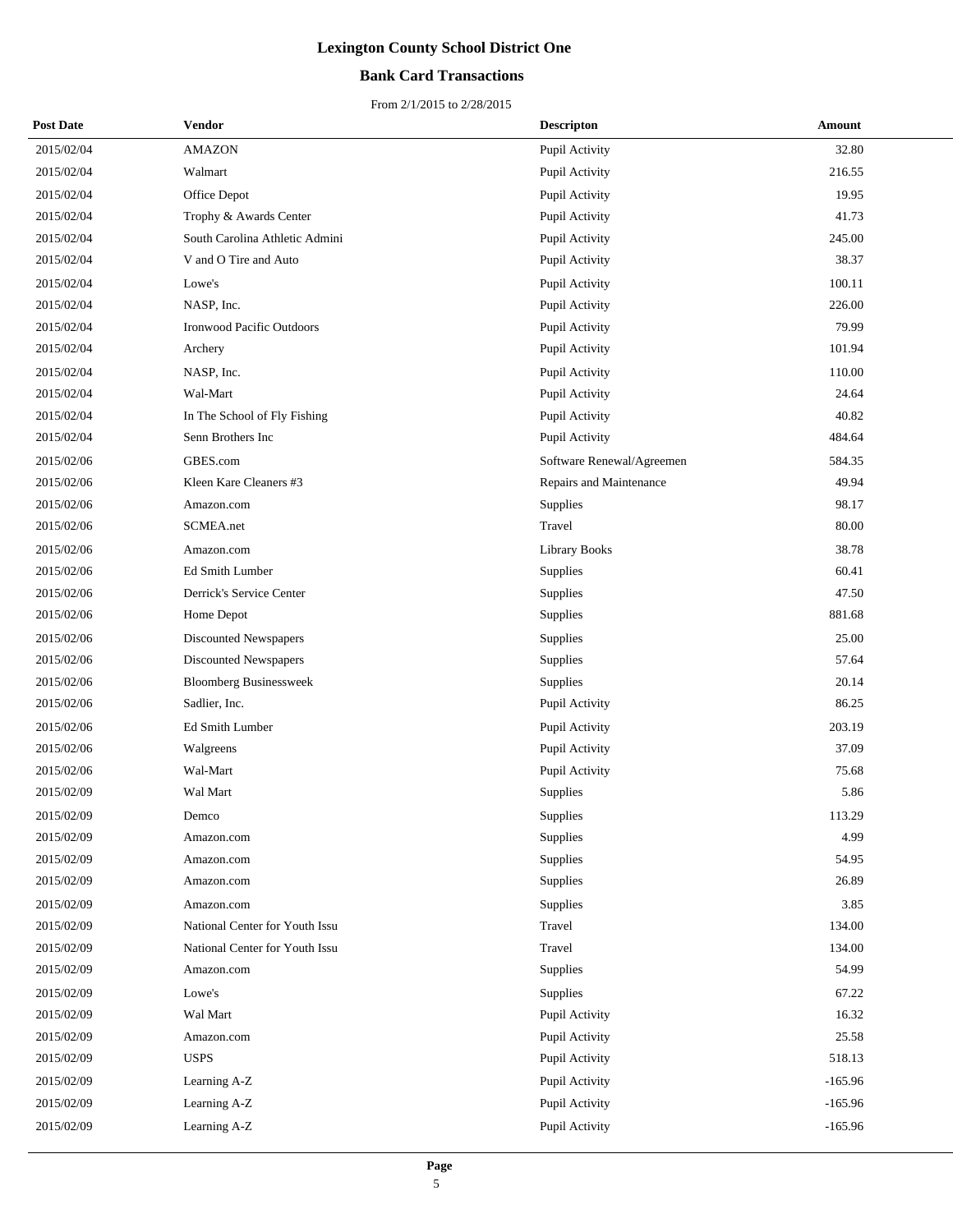## **Bank Card Transactions**

| <b>Post Date</b> | Vendor                         | <b>Descripton</b>          | Amount   |
|------------------|--------------------------------|----------------------------|----------|
| 2015/02/11       | National Restaurant Associatio | Supplies                   | 234.56   |
| 2015/02/11       | School Nutrition Association   | Dues and Fees              | 120.50   |
| 2015/02/11       | Kids Day Lexington             | Dues and Fees              | 100.00   |
| 2015/02/11       | <b>Hobart Service</b>          | Supplies                   | 256.58   |
| 2015/02/11       | Lowe's                         | Supplies                   | 120.31   |
| 2015/02/11       | Lowe's                         | Supplies                   | 17.01    |
| 2015/02/16       | Publix                         | Supplies                   | 15.00    |
| 2015/02/16       | <b>UPS</b> Store               | Supplies                   | 135.16   |
| 2015/02/16       | BB&T                           | Supplies                   | 35.00    |
| 2015/02/16       | Publix                         | Supplies                   | 22.93    |
| 2015/02/16       | The State Newspaper            | Supplies                   | 31.20    |
| 2015/02/16       | Lowes                          | Supplies                   | 6.40     |
| 2015/02/16       | Amazon                         | Supplies                   | 27.54    |
| 2015/02/16       | Amazon                         | Pupil Activity             | 16.40    |
| 2015/02/16       | TeachersPayTeachers            | Pupil Activity             | 10.00    |
| 2015/02/25       | <b>ORBITZ</b>                  | Travel                     | 485.93   |
| 2015/02/25       | PARKER'S OF LEXINGTON          | Supplies                   | 44.41    |
| 2015/02/25       | LANGUAGE TESTING INTERNATIONAL | Supplies                   | 560.00   |
| 2015/02/25       | AMAZON.COM                     | Supplies                   | 149.99   |
| 2015/02/25       | WALMART                        | Supplies                   | 50.72    |
| 2015/02/25       | HPSSeed.com                    | Supplies                   | 149.55   |
| 2015/02/25       | Mt. Hatchery                   | Supplies                   | 318.76   |
| 2015/02/25       | Awards Unlimited               | Supplies                   | 509.75   |
| 2015/02/25       | Penguin Rentals                | Pupil Transportation       | 398.39   |
| 2015/02/25       | J.W. Pepper                    | Supplies                   | 389.39   |
| 2015/02/25       | Amazon                         | Supplies                   | 48.88    |
| 2015/02/25       | J.W. Pepper                    | Supplies                   | 209.04   |
| 2015/02/25       | Amazon                         | Supplies                   | 8.70     |
| 2015/02/25       | Amazon                         | Library Books              | 15.57    |
| 2015/02/25       | Amazon                         | Library Books              | 108.82   |
| 2015/02/25       | Amazon                         | Library Books              | 134.60   |
| 2015/02/25       | Amazon                         | Library Books              | 82.14    |
| 2015/02/25       | PBS.com                        | <b>Library Books</b>       | 69.99    |
| 2015/02/25       | Wired.com                      | Periodicals                | 5.00     |
| 2015/02/25       | SC LAW ENFORCEMENT OFFICERS' A | Travel                     | 30.00    |
| 2015/02/25       | <b>NSBA</b>                    | Travel                     | 695.00   |
| 2015/02/25       | $SCSBA$                        | Travel                     | 1,800.00 |
| 2015/02/25       | Hertz Rent A Car               | Travel                     | 157.47   |
| 2015/02/25       | 2015 Transfer SC               | Travel                     | 53.49    |
| 2015/02/25       | 2015 Transfer SC               | Travel                     | 267.45   |
| 2015/02/25       | SC State Museum                | Supplies                   | 158.85   |
| 2015/02/25       | BI-LO                          | Supplies                   | 25.65    |
| 2015/02/25       | Palmetto Apparel               | Supplies                   | 42.12    |
| 2015/02/25       | <b>BI-LO</b>                   | Supplies                   | 19.00    |
| 2015/02/25       | APL*ITunes                     | <b>Technology Supplies</b> | 18.99    |
|                  |                                |                            |          |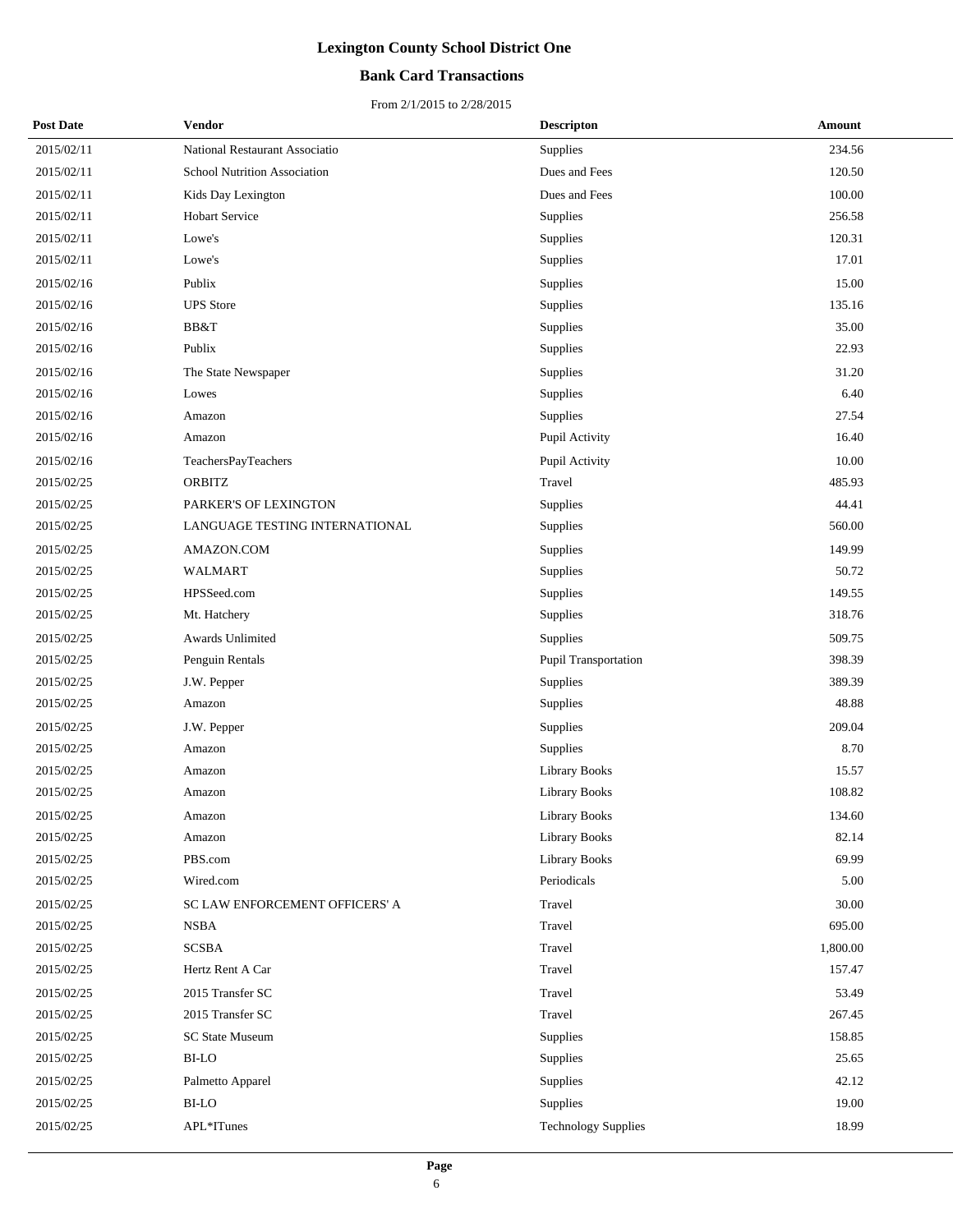## **Bank Card Transactions**

| <b>Post Date</b> | Vendor                   | <b>Descripton</b>          | Amount |
|------------------|--------------------------|----------------------------|--------|
| 2015/02/25       | Adobe Systems            | <b>Technology Supplies</b> | 19.99  |
| 2015/02/25       | <b>LOWE'S</b>            | Supplies                   | 45.69  |
| 2015/02/25       | LOWE'S                   | Supplies                   | 269.05 |
| 2015/02/25       | LOWE'S                   | Supplies                   | 24.22  |
| 2015/02/25       | LOWE'S                   | Supplies                   | 213.00 |
| 2015/02/25       | Ed Smith Lumber          | Supplies                   | 5.40   |
| 2015/02/25       | Derrick's Service Center | Supplies                   | 94.00  |
| 2015/02/25       | Ed Smith Lumber          | Supplies                   | 17.86  |
| 2015/02/25       | Ed Smith Lumber          | Supplies                   | 5.32   |
| 2015/02/25       | Ed Smith Lumber          | Supplies                   | 51.87  |
| 2015/02/25       | Peak-Ryzex               | Repairs and Maintenance    | 485.98 |
| 2015/02/25       | <b>AP</b> Bookstore      | Software Renewal/Agreemen  | 59.99  |
| 2015/02/25       | <b>USPS</b>              | Supplies                   | 10.95  |
| 2015/02/25       | Press Plus               | Periodicals                | 8.95   |
| 2015/02/25       | Parker's of Lexington    | Other Objects              | 12.84  |
| 2015/02/25       | Bi-Lo                    | Other Objects              | 35.98  |
| 2015/02/25       | SuperflyKid              | Other Objects              | 60.00  |
| 2015/02/25       | Amazon                   | Other Objects              | 42.90  |
| 2015/02/25       | Walmart                  | Other Objects              | 93.10  |
| 2015/02/25       | Amazon                   | Other Objects              | 16.00  |
| 2015/02/25       | SuperflyKid              | Other Objects              | 507.00 |
| 2015/02/25       | Amazon                   | Other Objects              | 257.40 |
| 2015/02/25       | Amazon                   | Other Objects              | 22.47  |
| 2015/02/25       | Amazon                   | Other Objects              | 17.41  |
| 2015/02/25       | Envato                   | Other Objects              | 50.00  |
| 2015/02/25       | Kitty's Hallmark         | Other Objects              | 42.20  |
| 2015/02/25       | Amazon                   | Other Objects              | 18.12  |
| 2015/02/25       | Walmart                  | Other Objects              | 64.62  |
| 2015/02/25       | Amazon                   | Other Objects              | 34.95  |
| 2015/02/25       | Fatz                     | Other Objects              | 51.35  |
| 2015/02/25       | <b>WENDY'S</b>           | Supplies                   | 46.32  |
| 2015/02/25       | LOWE'S                   | Supplies                   | 879.27 |
| 2015/02/25       | LOWE'S                   | Supplies                   | 810.15 |
| 2015/02/25       | LOWE'S                   | Supplies                   | 343.57 |
| 2015/02/25       | GLENDALE PARADESTORE.COM | Pupil Activity             | 243.40 |
| 2015/02/25       | GLENDALEPARADESTORE.COM  | Pupil Activity             | 17.50  |
| 2015/02/25       | <b>I-TUNES</b>           | Pupil Activity             | 27.41  |
| 2015/02/25       | <b>WALMART</b>           | Pupil Activity             | 304.38 |
| 2015/02/25       | LOWE'S                   | Pupil Activity             | 181.79 |
| 2015/02/25       | Ed Smith Lumber          | Pupil Activity             | 209.09 |
| 2015/02/25       | ED Smith Lumber          | Pupil Activity             | 255.27 |
| 2015/02/25       | Ed Smith Lumber          | Pupil Activity             | 3.95   |
| 2015/02/26       | U.S. School Supply       | Supplies                   | 168.50 |
| 2015/02/26       | J.W. Pepper              | Supplies                   | 24.98  |
| 2015/02/26       | <b>USPS</b>              | Supplies                   | 6.99   |
|                  |                          |                            |        |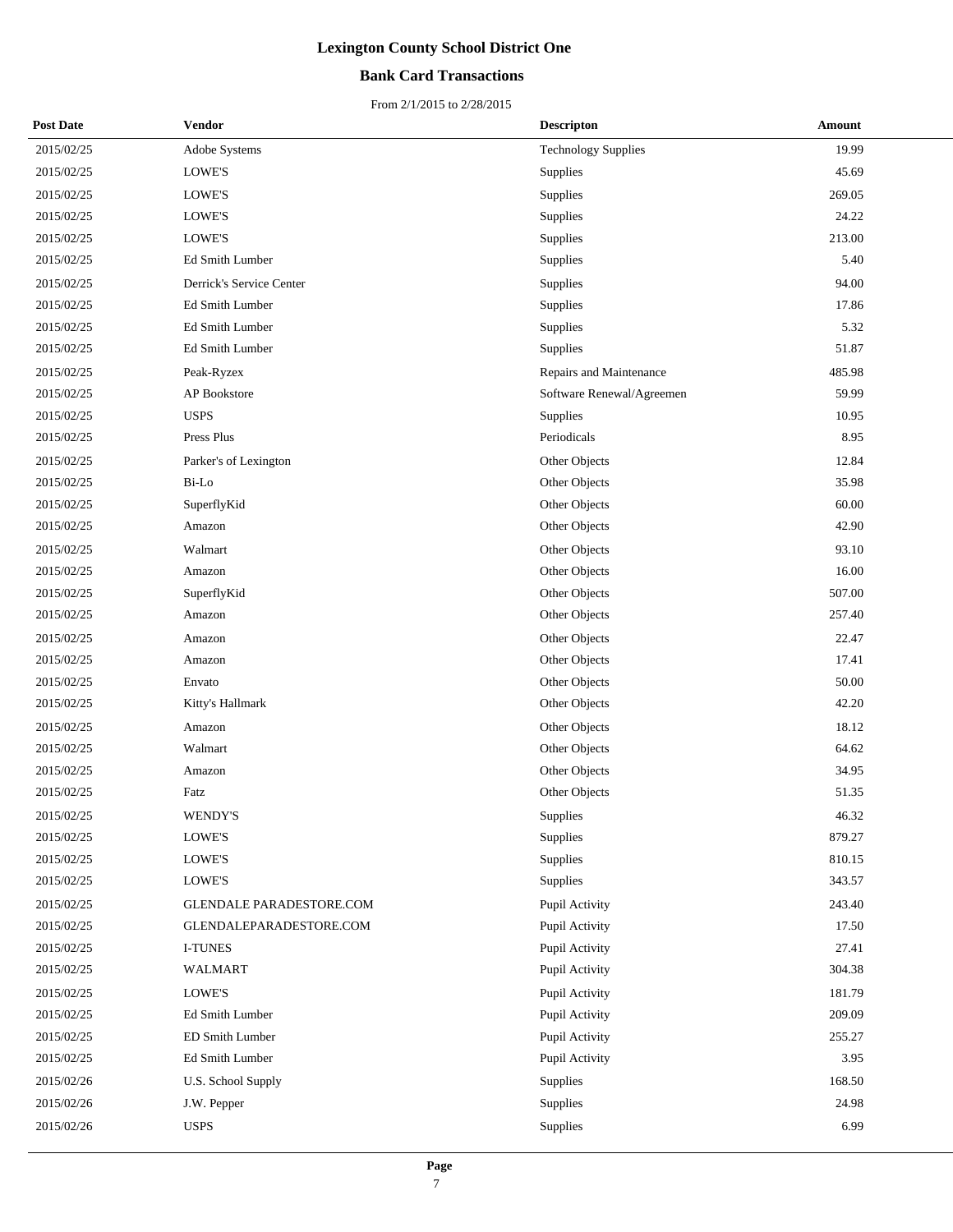## **Bank Card Transactions**

| <b>Post Date</b> | Vendor                        | <b>Descripton</b>   | Amount |
|------------------|-------------------------------|---------------------|--------|
| 2015/02/26       | Service Printing              | Supplies            | 365.94 |
| 2015/02/26       | Walmart                       | Supplies            | 13.74  |
| 2015/02/26       | <b>Educational Wonderland</b> | Supplies-Immersion  | 38.82  |
| 2015/02/26       | Amazon                        | Supplies            | 325.61 |
| 2015/02/26       | Office Depot                  | Supplies            | 96.29  |
| 2015/02/26       | Walmart                       | Supplies            | 25.65  |
| 2015/02/26       | Digital Office                | Supplies            | 195.75 |
| 2015/02/26       | Amazon                        | Supplies            | 317.16 |
| 2015/02/26       | Office Depot                  | Supplies            | 96.29  |
| 2015/02/26       | Amazon                        | Supplies            | 11.35  |
| 2015/02/26       | MCMURRAY HATCHERY             | Supplies            | 155.34 |
| 2015/02/26       | <b>EXXON MOBIL</b>            | Supplies            | 12.00  |
| 2015/02/26       | Graphi Soft                   | Travel              | 500.00 |
| 2015/02/26       | <b>UPS</b> Store              | Supplies            | 25.47  |
| 2015/02/26       | Amazon                        | Supplies            | 415.35 |
| 2015/02/26       | Lowe's                        | Supplies            | 363.79 |
| 2015/02/26       | Amazon                        | Supplies            | 171.36 |
| 2015/02/26       | All Posters.com               | Supplies            | 154.60 |
| 2015/02/26       | <b>USPS</b>                   | Supplies            | 4.12   |
| 2015/02/26       | <b>IGA</b>                    | Supplies            | 37.50  |
| 2015/02/26       | Make Magazine                 | Supplies            | 34.95  |
| 2015/02/26       | A,azpm                        | Supplies            | 30.04  |
| 2015/02/26       | <b>SC Law Enforcement</b>     | Travel              | 30.00  |
| 2015/02/26       | <b>USPS</b>                   | Supplies            | 294.00 |
| 2015/02/26       | <b>USPS</b>                   | Supplies            | 19.15  |
| 2015/02/26       | <b>AMAZON</b>                 | Supplies            | 55.13  |
| 2015/02/26       | WALMART                       | Supplies            | 43.37  |
| 2015/02/26       | EB 2015 Transform SC          | Travel              | 106.98 |
| 2015/02/26       | Home Depot                    | Supplies-Maintenace | 105.93 |
| 2015/02/26       | Gateway                       | Supplies-Maintenace | 41.15  |
| 2015/02/26       | Lowe's                        | Supplies-Maintenace | 222.61 |
| 2015/02/26       | Gateway                       | Supplies-Maintenace | 43.49  |
| 2015/02/26       | Ferguson                      | Supplies-Maintenace | 75.48  |
| 2015/02/26       | Lowe's                        | Supplies-Maintenace | 17.61  |
| 2015/02/26       | Ferguson                      | Supplies-Maintenace | 15.98  |
| 2015/02/26       | True Value Hardware           | Supplies-Maintenace | 5.24   |
| 2015/02/26       | Ferguson                      | Supplies-Maintenace | 28.24  |
| 2015/02/26       | Lowe's                        | Supplies-Maintenace | 22.01  |
| 2015/02/26       | City Electric                 | Supplies-Maintenace | 26.88  |
| 2015/02/26       | Lowe's                        | Supplies-Maintenace | 18.14  |
| 2015/02/26       | Gateway                       | Supplies-Maintenace | 112.35 |
| 2015/02/26       | Ferguson                      | Supplies-Maintenace | 145.52 |
| 2015/02/26       | Lowe's                        | Supplies-Maintenace | 263.27 |
| 2015/02/26       | True Value Hardware           | Supplies-Maintenace | 6.95   |
| 2015/02/26       | WP Law                        | Supplies-Maintenace | 20.84  |
|                  |                               |                     |        |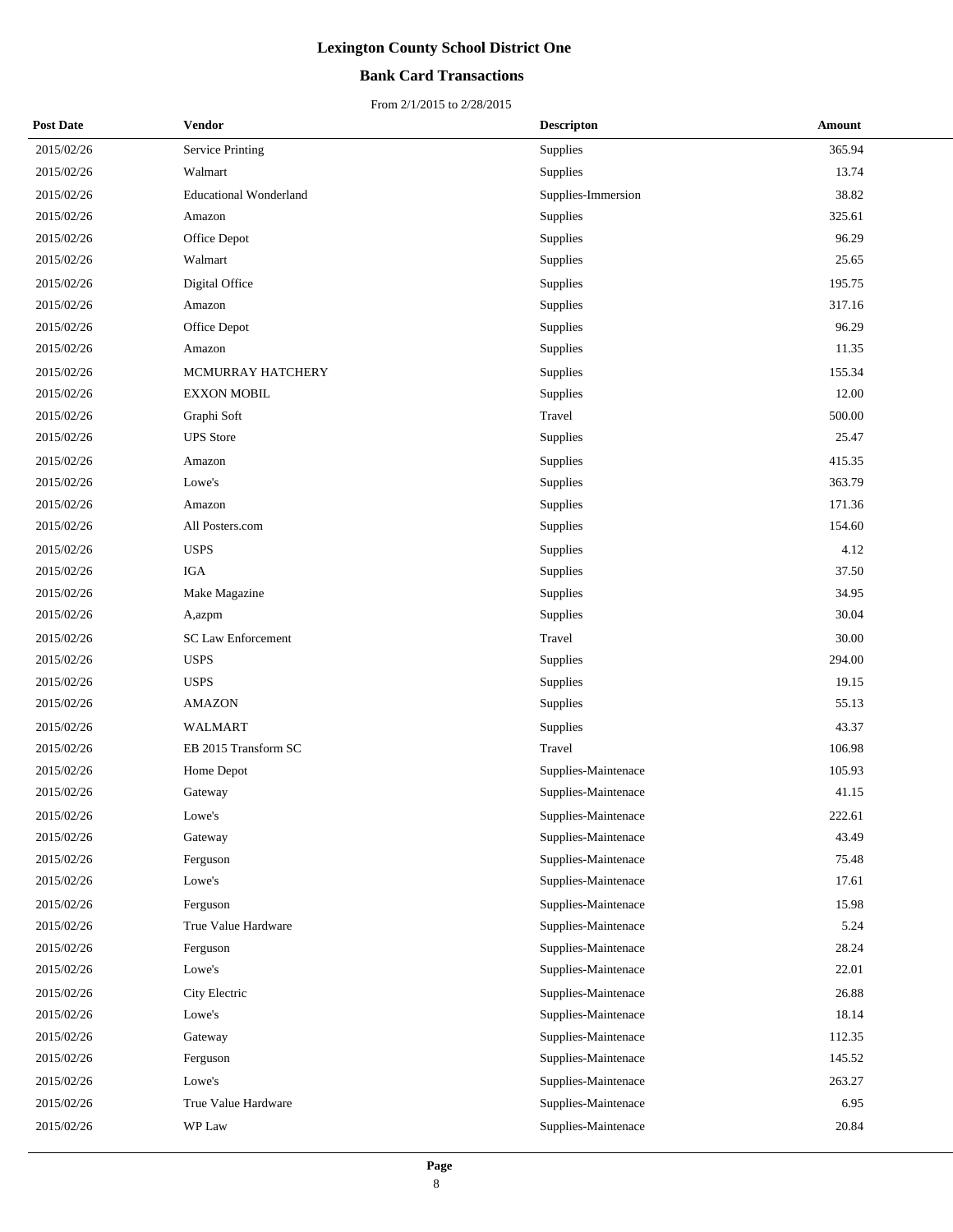## **Bank Card Transactions**

| <b>Post Date</b> | Vendor              | <b>Descripton</b>   | Amount |
|------------------|---------------------|---------------------|--------|
| 2015/02/26       | City Electric       | Supplies-Maintenace | 105.72 |
| 2015/02/26       | Radio Shack         | Supplies-Maintenace | 9.08   |
| 2015/02/26       | Gateway Regulator   | Supplies-Maintenace | 16.65  |
| 2015/02/26       | City Electric       | Supplies-Maintenace | 181.90 |
| 2015/02/26       | Lowe's              | Supplies-Maintenace | 16.76  |
| 2015/02/26       | Lowe's              | Supplies-Maintenace | 54.90  |
| 2015/02/26       | City Electric       | Supplies-Maintenace | 199.73 |
| 2015/02/26       | Radio Shack         | Supplies-Maintenace | 10.69  |
| 2015/02/26       | Cable & Connections | Supplies-Maintenace | 70.42  |
| 2015/02/26       | City Electric       | Supplies-Maintenace | 9.62   |
| 2015/02/26       | Lowe's              | Supplies-Maintenace | 25.39  |
| 2015/02/26       | Lowe's              | Supplies-Maintenace | 18.58  |
| 2015/02/26       | Grahl               | Supplies-Maintenace | 102.13 |
| 2015/02/26       | Home Depot          | Supplies-Maintenace | 46.13  |
| 2015/02/26       | Ed Smith Lumber     | Supplies-Maintenace | 30.81  |
| 2015/02/26       | HD Supply           | Supplies-Maintenace | 89.72  |
| 2015/02/26       | Home Depot          | Supplies-Maintenace | 70.36  |
| 2015/02/26       | Mayer               | Supplies-Maintenace | 66.11  |
| 2015/02/26       | Walker Hardware     | Supplies-Maintenace | 14.23  |
| 2015/02/26       | Ferguson            | Supplies-Maintenace | 55.91  |
| 2015/02/26       | Gateway             | Supplies-Maintenace | 3.60   |
| 2015/02/26       | Gateway             | Supplies-Maintenace | 12.08  |
| 2015/02/26       | Ferguson            | Supplies-Maintenace | 28.44  |
| 2015/02/26       | <b>TRUE VALUE</b>   | Supplies            | 9.17   |
| 2015/02/26       | LOWES               | Supplies            | 19.24  |
| 2015/02/26       | <b>EXXON MOBIL</b>  | Supplies            | 27.00  |
| 2015/02/26       | Ferguson            | Supplies-Maintenace | 78.45  |
| 2015/02/26       | Ferguson            | Supplies-Maintenace | 27.98  |
| 2015/02/26       | Murphy Express      | Supplies            | 70.15  |
| 2015/02/26       | Maintenance         | Supplies            | 73.61  |
| 2015/02/26       | Murphy Express      | Supplies            | 7.29   |
| 2015/02/26       | The Key Shop        | Supplies            | 31.53  |
| 2015/02/26       | Lowe's              | Supplies            | 18.03  |
| 2015/02/26       | Lowe's              | Supplies-Maintenace | 80.01  |
| 2015/02/26       | Ferguson            | Supplies-Maintenace | 14.04  |
| 2015/02/26       | Perry Mann          | Supplies-Maintenace | 111.22 |
| 2015/02/26       | Ferguson            | Supplies-Maintenace | 22.98  |
| 2015/02/26       | True Value Hardware | Supplies-Maintenace | 26.73  |
| 2015/02/26       | Ed Smith Lumber     | Supplies-Maintenace | 25.00  |
| 2015/02/26       | Ferguson            | Supplies-Maintenace | 70.22  |
| 2015/02/26       | Ed Smith Lumber     | Supplies-Maintenace | 89.88  |
| 2015/02/26       | Ed Smith Lumber     | Supplies-Maintenace | 98.96  |
| 2015/02/26       | Lowe's              | Supplies-Maintenace | 48.15  |
| 2015/02/26       | WP Law              | Supplies-Maintenace | 146.27 |
| 2015/02/26       | SC State Museum     | Supplies            | 33.00  |
|                  |                     |                     |        |